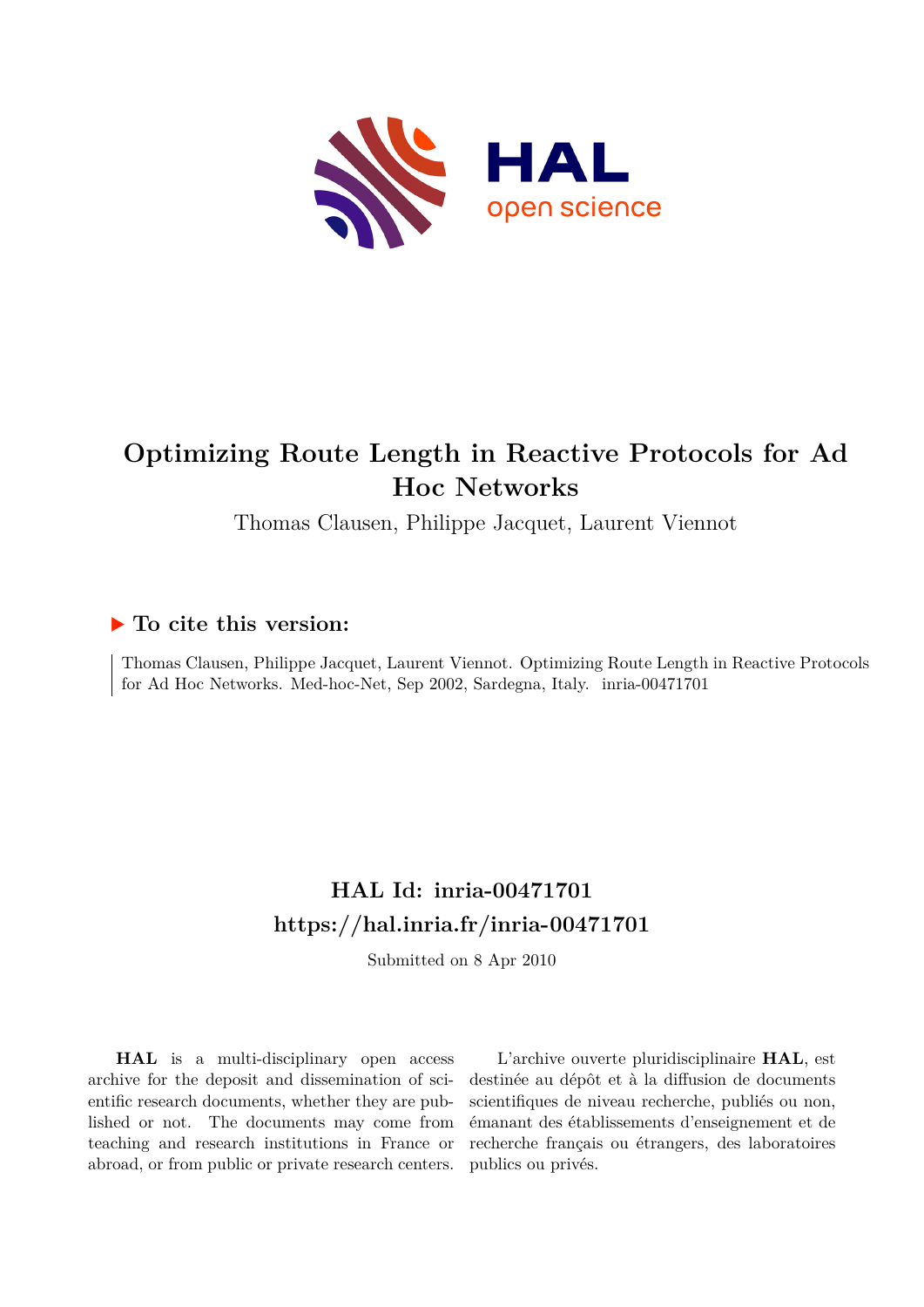# Optimizing Route Length in Reactive Protocols for Ad Hoc Networks

Thomas Heide Clausen \* , Philippe Jacquet and Laurent Viennot

INRIA Rocquencourt, Projet Hipercom, Domaine de Voluceau, B.P. 105, 78153 Le Chesnay cedex, France Telephone: +33 1 3963 5363 Fax: +33 1 3963 5363

Email: {Thomas.Clausen, Philippe.Jacquet, Laurent.Viennot}@inria.fr

*Abstract***— Many protocols for Mobile Ad-hoc Networks propose construction of routes reactively using flooding. The advantage hereof is that no prior assumption of the network topology is required in order to provide routing between any pair of nodes in the network. In mobile networks, where the topology may be subject to frequent changes, this is a particularly attractive property. In this paper, we investigate the effect of using flooding for acquiring routes. We show that flooding may lead to non-optimal routes in terms of number of hops. This implies that more retransmissions are needed to send a packet along a route. We proceed by providing a qualitative analysis of the route lengths. Finally, we propose alternative flooding schemes and evaluate these schemes through simulations. We find that using these schemes, it is indeed possible to provide shorter routes.**

## I. INTRODUCTION

Growing interest has been given to the area of Mobile ad-hoc networking since the apparition of powerful radio devices allowing connection of mobile nodes. A keypoint in connecting a group of mobile nodes is the design of a routing protocol that allows distant nodes to communicate through relaying of their traffic by intermediate nodes. Development and standardization is the subject of the IETF working group MANet [3], [7], in which several protocols have been proposed. A subset of those protocols are those constructing routes from a source node to a destination node on demand, i.e. when the source node has data traffic to transmit to the destination node. These are usually identified as reactive protocols [14], [11], [6], [10], [1].

These protocols basically construct routes using the following mechanism:

1) The source node emits a request packet, which is retransmitted once by all nodes which receive it, incrementing a hop counter in the packet;

- 2) The destination node acknowledges the request packets by sending back reply packets via the reverse path to the source node;
- 3) Among the paths acknowledged by the destination, the shortest one is used for the data transmission.

The protocols differ in how they store the path followed by the request (e.g. the path is stored in the intermediate nodes in AODV, and in the packet in DSR), however without altering the basic route discovery principle. There are also other techniques in order to reduce the flooding cost. For example, many protocols attempt to reduce the cost of flooding by allowing intermediate nodes to omit request retransmission if they already know a route to the destination. However, when a destination is requested for the first time, full flooding is still required.

The work presented in this paper is focused on indepth analysis of two problems related to route discovery, namely:

- 1) Flooding generates a large amount of control traffic and thus introduces a large overhead;
- 2) Routes, discovered through flooding may be suboptimal.

A good part of the literature about manet routing protocols has been devoted to the analysis of their control overhead (*i.e.* overhead due to control traffic), while little has been devoted to the overhead due to route length suboptimality. However, route length sub-optimality may also be a non-negligible source of protocol overhead since it is proportional to the actual data traffic. Indeed, in situations where the network is close to overloaded, route sub-optimality may be the main source of overhead and thus of network limitation.

The first result in this paper concerns the analysis of route length as obtained by flooding. Simulations and analytical means are employed to show that routes created by flooding are often suboptimal. This result corresponds with the results presented in [2], however we present a more qualitative insight on how much and when

<sup>\*</sup>Thomas Heide Clausen may also be contacted at MindPass Center for Distributed Systems, Department of Computer Science, Aalborg University, Fredrik Bajers Vej 7E 9220 Aalborg Ø, Denmark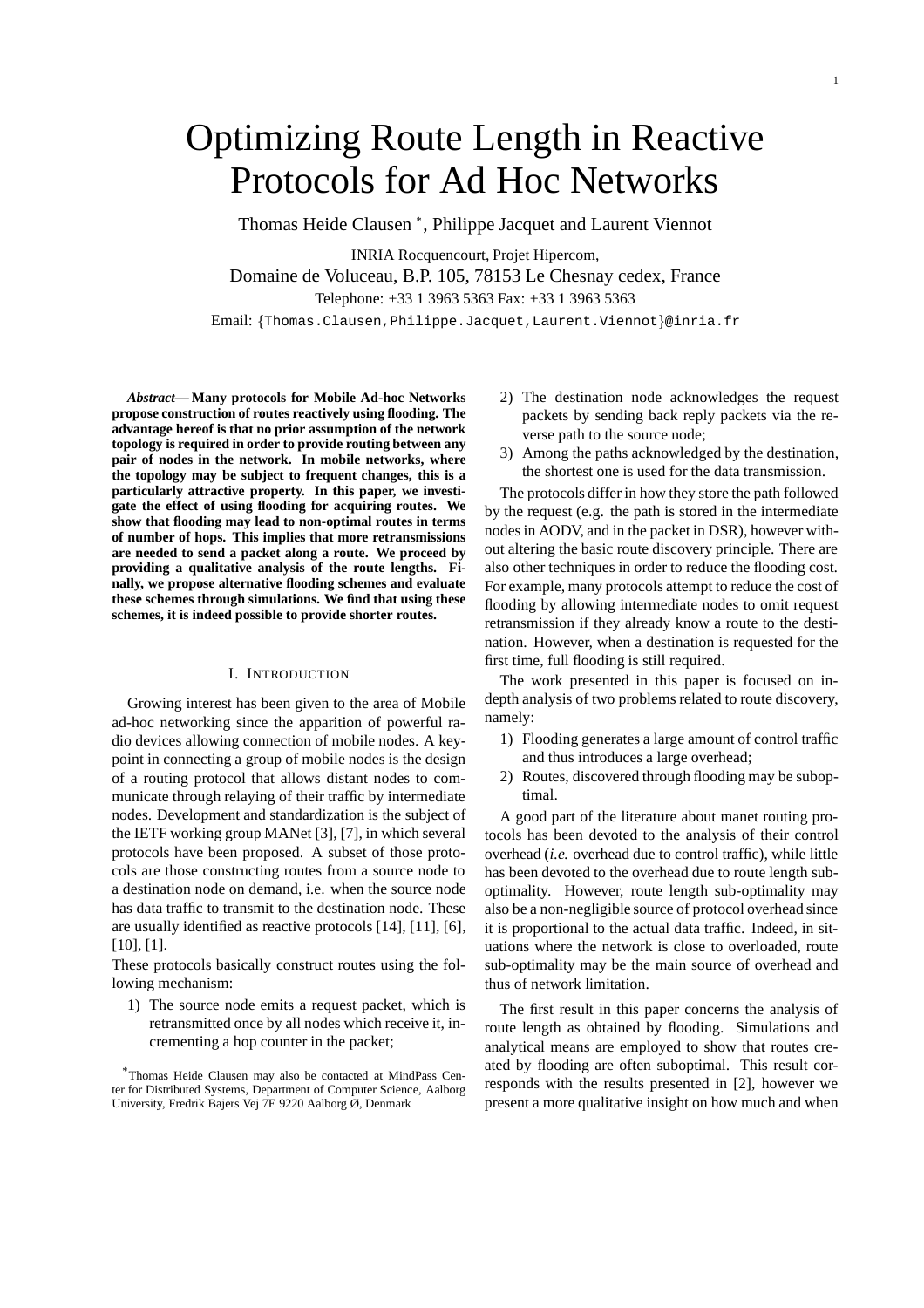sub-optimality is observed.

The second result in this paper concerns two complementary solutions, proposed as ways of obtaining shorter routes through flooding. The first solution, called "Super Flooding" is an expansion of a full flooding scheme. The purpose is to get optimal routes at the expense of more emissions. The second solution, called "MPR flooding", relies on the usage of multipoint relays [5] to both reduce the length of the obtained routes as well as the number of emissions required to complete the flooding. Combining this two solutions may be a promising way for optimizing route length in reactive protocols.

# *A. Paper Outline*

The remainder of this paper will be organized as follows: section II presents the proposed modifications of flooding rules which potentially yield better performance with regard to route length. These modifications can easily be adapted to be employed in most reactive protocols. Then, in section III, we provide an explanation of why and under which conditions suboptimal routes are obtained by flooding. We utilize an "ideal physical layer" and present both analytical results (in section III) and simulations (in section IV). Finally, in section V, we then validate these results under more realistic settings using the network simulator ns2 [15].

# II. SCHEMES FOR OPTIMIZING ROUTE LENGTH DISCOVERED BY FLOODING

In this section, we propose two modified schemes for flooding. Both schemes rely on modifying the rules a node obeys when deciding if a given flooded packet is to be retransmitted or not. Reactive protocols use sequence numbers to prevent a node from relaying a flooded message more than once. I.e. by default a node obeys the following rule, in the following denoted *basic flooding*:

 a message is forwarded if it is the first time it is encountered by that node.

The two schemes we propose are complementary in the sense that the first scheme makes this rule "looser" while the second scheme makes it "stricter". Both schemes can easily be combined.

Before describing the schemes in detail, it is important to notice that reactive protocols often employ more complex mechanisms than simple flooding in order to save control traffic. For example, utilizing expanding ring flooding will prevent distant nodes from retransmitting a flooded message through utilizing a time-to-live (TTL), which is associated with the flooded message. Also, an intermediate node may omit a retransmission if it is able to provide a valid route to the required destination (e.g. from a local cache). These are classical restrictive retransmission rules (used e.g. in AODV and DSR). It is important to notice that our schemes are compatible with such additional rules.

## *A. Super Flooding Scheme*

Our first flooding scheme is called *Super Flooding*. We loosen the retransmission rule by allowing a node to forward a flooded control message more than once. Specifically, when a node receives a flooded control message, it obeys the following rule:

- a message is retransmitted if:
	- **–** the message has not been received by the node before, OR
	- **–** the hop-count of the message is smaller than the hop-count of the previously retransmitted instance of the message.

Notice that this requires that a node is able to get the hop-count for a received message. In the case of e.g. AODV and DSR this information is already available.

This scheme has the advantage of providing optimal routes when no collisions occur, but at the cost of more control traffic.

# *B. MPR Flooding*

Our second flooding scheme is called *multipoint-relay flooding* or *MPR flooding* for short. It is inspired by the broadcasting scheme of the proactive protocol OLSR [8]. This scheme requires a neighbor discovery mechanism which allows a node to acquire information about the nodes in its neighborhood as well as the neighborhood of these neighbor-nodes (i.e. a node's 2-hop neighborhood).

The multipoint-relay principle is the following: a node selects among its neighbors a set of nodes, called "*multipoint-relays*", such that any node in the 2-hop neighborhood is reachable through at least one multipoint-relay. A node should try to get the smallest number of multipoint-relays possible.

The rule for retransmission of a flooded control message is restricted as follows:

- a message is retransmitted if:
	- **–** the message has not been received by the node before, AND
	- **–** the node is selected as multipoint relay by the node from which it received the message (the "previous hop" of the message).

Notice that if a node has received a message once (from any neighbor), it will not retransmit any other instances of the message, regardless of whether the first instance was retransmitted or not and regardless of any following instances arriving from nodes which have selected it as multipoint relay.

Also notice that the definition of multipoint-relay insures that the packet is propagated to the entire network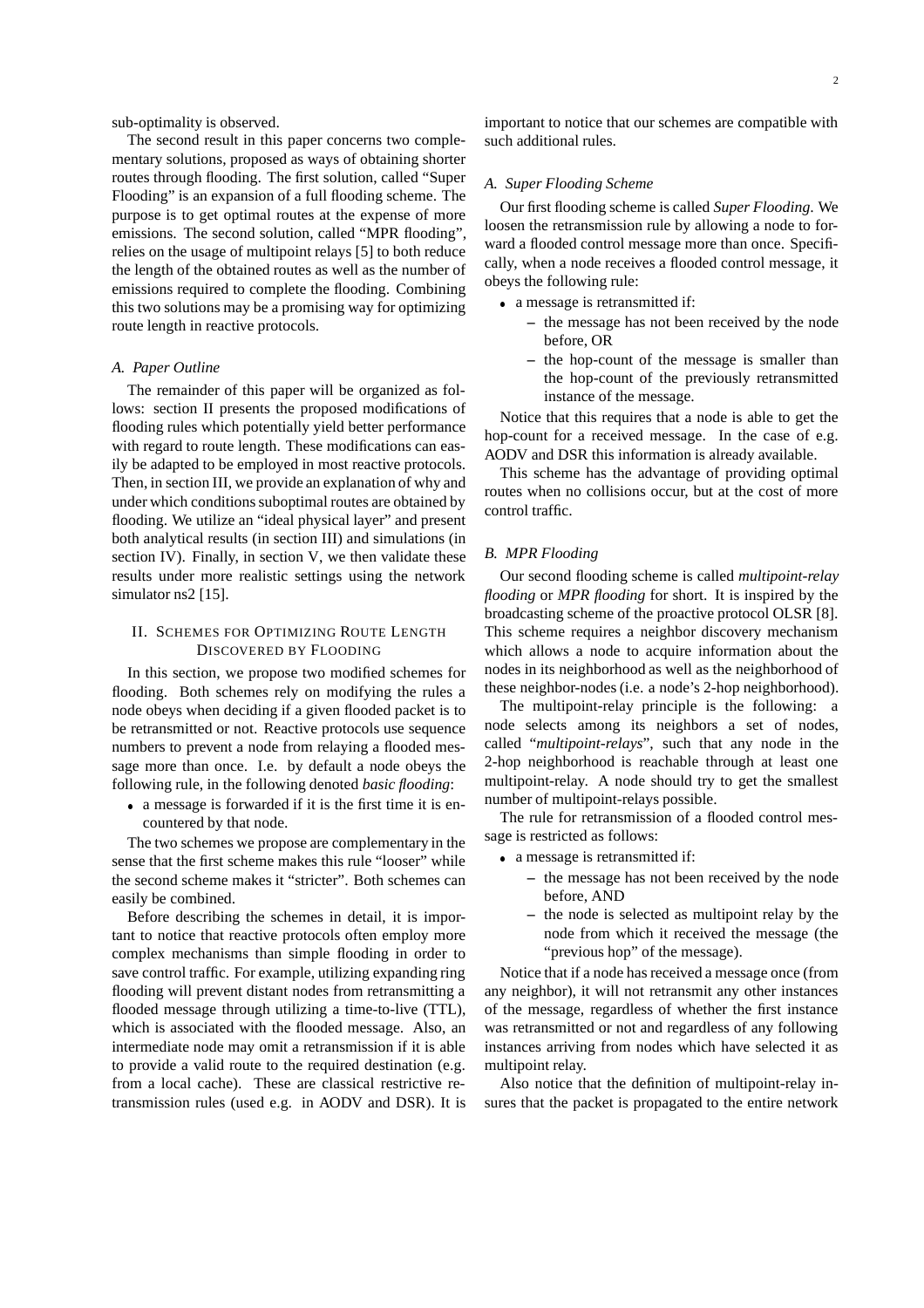(if no other restrictive rule applies which prevents that). A large amount of control traffic can be saved with this scheme, especially in dense networks (see [8], [9] for more details and for a heuristic for computing multipointrelays).

This scheme implies some additional control traffic in form of a neighbor discovery mechanism. The benefit of this scheme is then that it allows a reduction of the overhead from flooding control messages.

Intuitively, using this scheme may yield shorter routes: the minimization of the number of multipoint-relays encourages that a node select MPRs that each cover a large fraction of the 2-hop neighborhood. This increases the probability of using long range links.

# III. IDEAL PHYSICAL LAYER ANALYSIS

In this section, we will explore the details of flooding with the purpose of discovering how suboptimal routes may occur. We will do so in the context of an "ideal physical layer".

Thus, we will continue by defining the model for this "ideal physical layer", followed by an analysis of the optimality of routes obtained through basic flooding. This ideal physical layer will also be used for the simulations described in section IV.

# *A. Model*

We assume a network of nodes connected through wireless links, the radio interfaces (transmitters and antennas) being identical for all nodes in the network. We assume that the radio interfaces have a fixed range, and that a collision avoidance scheme is employed. In this section, we further suppose that no collisions occur and that access to the radio media is fair (i.e. among the nodes competing for the right to transmit in a region, all nodes have the same probability of succeeding). Notice, that "real" link layers such as IEEE 802.11 usually strive to reach these goals of collision avoidance and fairness which we assume.

The *covering area* of a node is a circular disk, centered at the node. A node can communicate directly to any node in its covering area. The nodes in our network are randomly placed in a rectangular field. Finally, the analysis in this section assumes that no mobility is present (i.e. nodes do not move).

This radio model does not take shadowing effects into account While this "free space rectangular field" model is highly improveable, it provides an approximation to the "real world" in which it is possible to conduct an analysis. In section V, we provide simulations using a more comprehensive model of the network (and, indeed, the physical layer), intended to validate the results from the analysis in this approximated model.



Fig. 1. Propagation of a flooding message in 1D network.

This model is related to the unit graph model [5] where nodes are distributed in a square and a valid link exists between any pair of nodes as long the distance between the nodes is shorter than the unit (the radio range).

#### *B. Unidimensional Analysis*

In this section, we analyze the length of routes as constructed by flooding in a unidimensional (1D) network. This model can be seen as a dense strip (*i.e.* high density and very narrow field). As a practical example of an one dimensional network, consider a highway with cars, equipped with radio communication units.

We are going to show that the ratio of the route length over optimal distance asymptotically tends to  $4/3$ . This basically means that the "farther away" a node is, the less optimal the route to that node will be.

Obviously, the path which a message will take when being flooded in an 1D network will describe a straight line. In a 2D-network, intuitively, a flooded packet has the possibility to follow any curved path available. Thus, it can be assumed that, though this analysis concerns only an 1D network, the average flooding distance in a 2D network may be greater than that of the 1D network.

We will now present a formal proof of the above assertion.

To simplify the analysis, we restrict the definition of flooding distance by the length of the **first** path reaching the destination and not the **shortest** path reaching the destination. However, since the shortest path always comes from a neighbor node for which it was a first path, the length of the shortest path will at least be the estimated length minus one. Thus, our asymptotic estimations are valid for the flooding scheme, described in section II.

In principle, a single flooding creates a route from the source of the flooding to any node receiving the flooding packet. We call the length of the route obtained for a node, the *flooding distance* of that node.

Suppose that the nodes are densely placed on a line (an 1D network), as illustrated in figure 1. We now consider propagation of one flooded message.

We consider the propagation of the flooding as a message, originated in the left-hand side of the network, prop-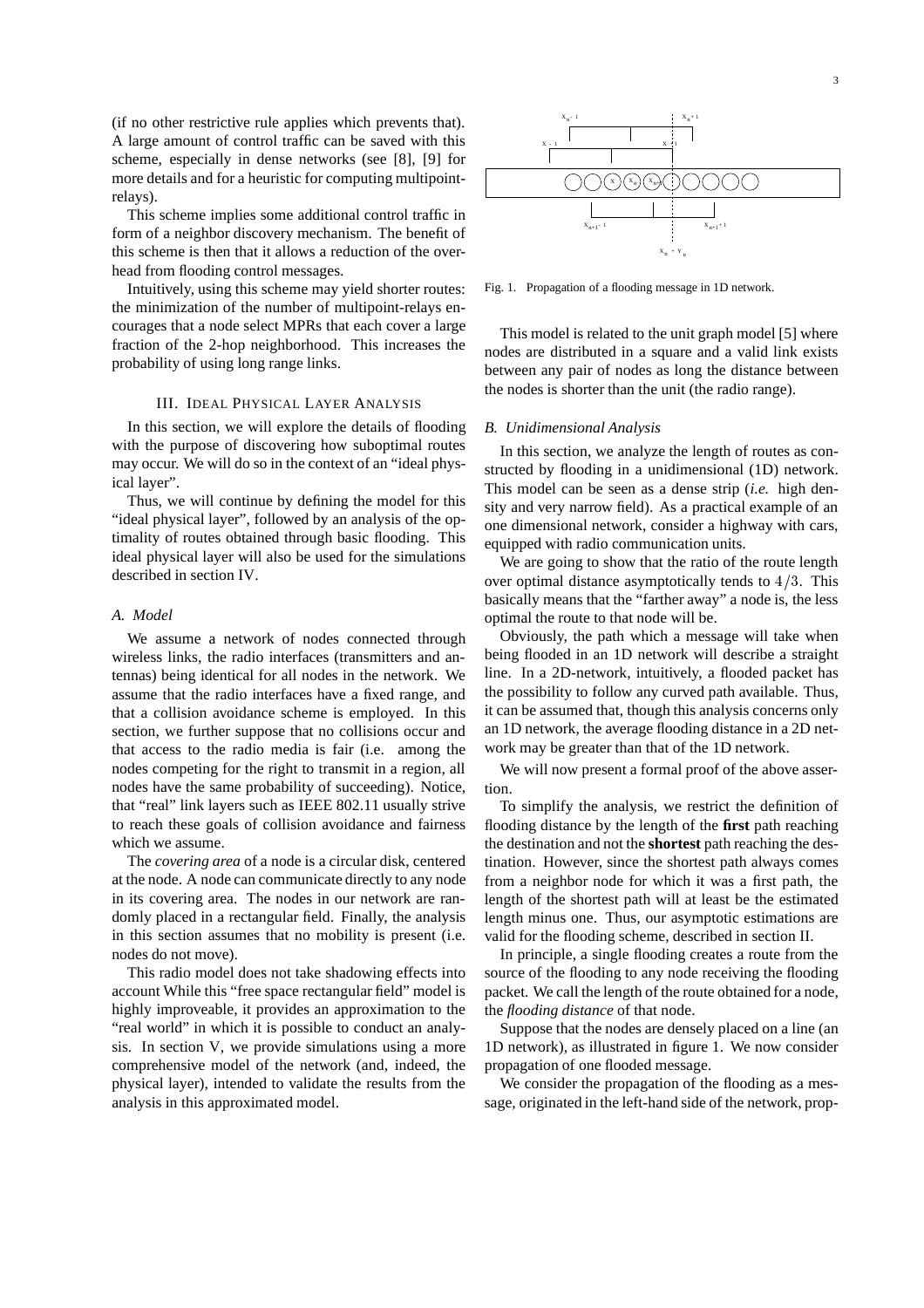

Fig. 2. Flooding distance versus cartesian distance in 1D network.

agating to the right. The unit indicated is the covering area of a node (an emission at position x covers  $[x - 1, x + 1]$ ).

Nodes in the interval  $[x - 1, x]$  will already have received the flooded message, and will hence not consider the message again, according to the forwarding rule described in section II. Nodes in the interval  $[x, x + 1]$  will receive this message for the first time and will hence attempt to re-emit the message.

At a given time, the nodes, willing to re-emit the message, form a dense set in the interval  $[x, x + 1]$ . Any node in that set may succeed in emitting (due to randomization in the channel access protocol).

Let  $x_0 = 0$ ,  $x_1$  be the position of the first emission of the flooded message in the interval  $[0, 1], \ldots$ , and for  $n \geq 1$  let  $x_{n+1}$  be the position of the first reemission in  $[x_n, x_n + 1].$ 

In  $[x_n, x_n+1]$  (the interval of nodes, which are reached by the retransmission from  $x_n$  and which have not received the transmission before), let  $x_n + y_n$  be the limit between the nodes that have same flooding distance as  $x_n$ and those having flooding distance one more than  $x_n$ . The flooding distance is clearly an increasing function, and as the nodes in  $[x_n, x_n + 1]$  have received the emission of  $x_n$ , their flooding distance is not greater than the flooding distance of  $x_n$  plus one. This is illustrated in figure 1 and in figure 2.

In the figure 2 the flooding distance, since integer, have discontinuities which corresponds to the limits above described. (a) presents the limits before  $x_n$  including the current limit at  $x_n+y_n$ . (b) corresponds to the case where the next emission on the right of  $x_n$  is on the left of the limit  $x_n + y_n$ . (c) corresponds to the case where the next emission on the right of  $x_n$  is on the right of the limit  $x_n + y_n$ .

We can compute the probability distribution of  $y_n$ . Let  $f_n(y)$ dy be the probability that  $y_n = y$ . Notice that  $y_{n+1}$ 

depends only on  $y_n$ . As illustrated by figure 2, there are mainly two cases, depending on the position of  $x_{n+1}$  with regard to the limit  $x_n + y_n$ . If it is on the left, one gets  $x_{n+1} + y_{n+1} = x_n + y_n$ , the limit for  $x_{n+1}, x_{n+1} + 1$  is the same as for  $x_n$ ,  $x_n + 1$ . If it is on the right, one gets  $x_{n+1} + y_{n+1} = x_n + 1$ , the limit for  $|x_{n+1}, x_{n+1} + 1|$  is the right bound of  $[x_n, x_n + 1]$ . We immediately deduce the following recurrence (remember that  $x_{n+1}$  is uniform in  $[x_n, x_n + 1]$ :

$$
f_{n+1}(y) = \int_{y}^{1} f_n(z) \times dz + \int_{0}^{1-y} f_n(z) \times dz
$$

Clearly  $f_1(y) = 1$ . We thus deduce  $f_2(y) = 1 - y$  $1 - y = 2(1 - y)$ . We then compute  $f_3(y) = 2 - 2y$  $1 + y^2 + 2(1 - y) - (1 - y)^2 = 2(1 - y)$ .  $f_n$  is thus stationary for  $n \geq 2$  with  $f_n(y) = 2(1 - y)$ .

The mean value of  $y_n$  is thus  $\int_0^1 2(1-y)y dy = 1$  –  $2/3 = 1/3$ . The probability that a new flooding distance limit is created is thus  $2/3$ . The average distance of  $x_n$  is clearly  $n/2$ . Its flooding distance is the number of distinct flooding limits in [0,  $x_n$ ], *i.e.*  $2/3 \times n$ . The ratio flooding distance over distance in this model is thus asymptotically  $4/3$  when *n* increases.

# IV. IDEAL PHYSICAL LAYER SIMULATIONS

We conduct a number of simulations, using the ideal physical layer. The purpose of these simulations is to expose the problem of flooding distance using basic flooding, as well as to investigate the impact on the flooding length of using super-flooding and MPR flooding.

We conduct simulations, using two basic scenarios: strip network

A field-size of  $1500x300m^2$ . Varying node density (50 nodes, 111 nodes and 222 nodes)

square network

A field-size of  $1000x1000m^2$ . Varying node density (111 nodes and 222 nodes)

The nodes are randomly distributed throughout the field. The covering area of each node is a disk with radius 250m. Nodes are fixed (i.e. no mobility) and placed randomly in the field.

In the following subsections, we present our simulation results, comparing the various flooding schemes.

#### *A. Distribution of Flooding Distances*

Figure 3 shows the distribution of flooding distances of nodes in the strip network with a total of 111 nodes. Figure 4 shows the distributions of flooding distance with 111 nodes but in the square network. We present results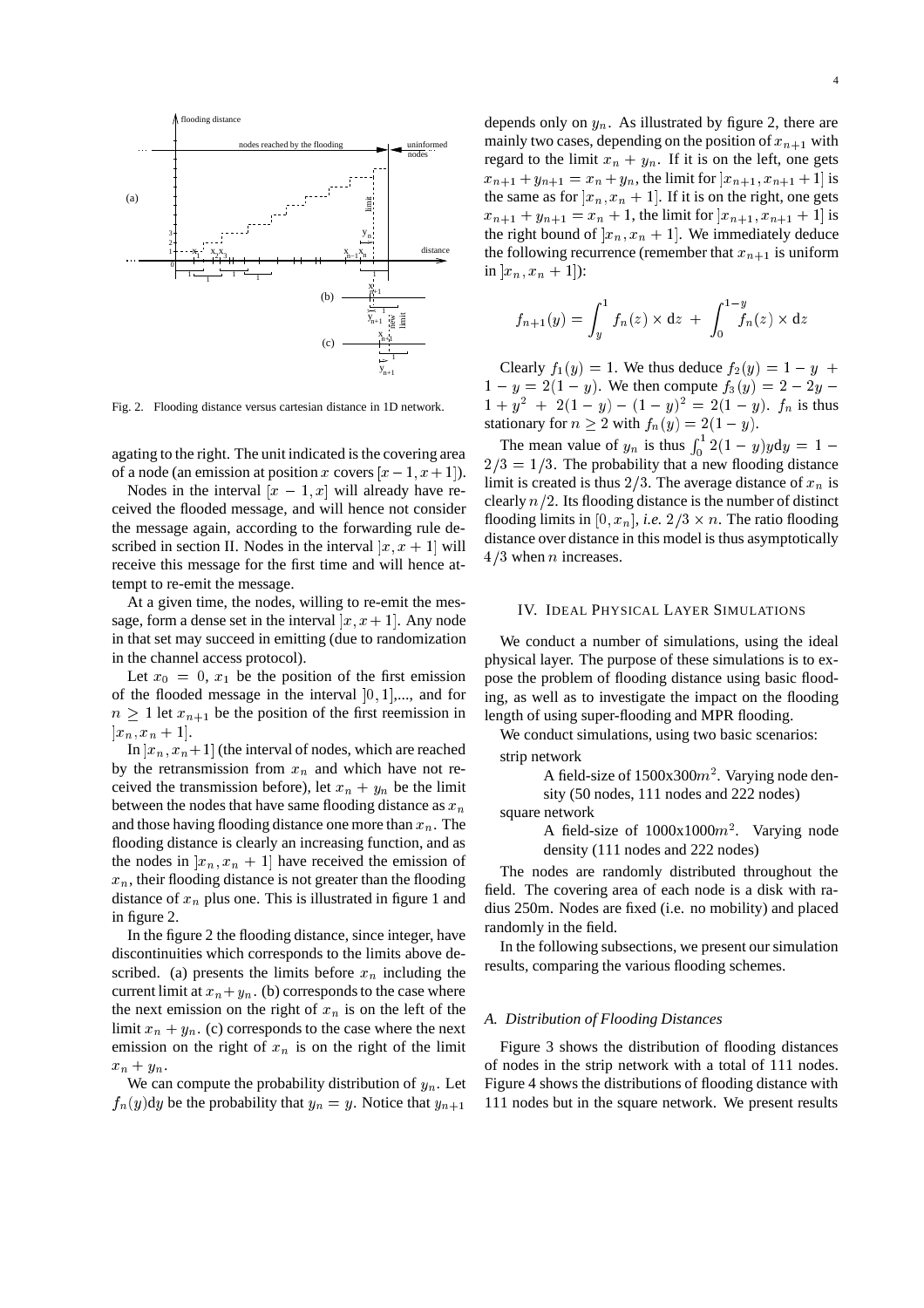

Fig. 3. Number of nodes observed at a certain flooding distance for various schemes in the strip network with 111 nodes.



Fig. 4. Numberumber of nodes observed at a certain flooding distance for various schemes in the square network with 111 nodes.

corresponding to basic flooding, MPR flooding and Super Flooding. Notice that MPR and Super Flooding provides sharper distribution, denoting a shorter flooding distance than basic flooding. MPR flooding distance and Super Flooding distances are very close, proving that MPR flooding distances are close to optimal distance which, by definition, is given by Super Flooding.

One should not confuse the distance obtained via MPR flooding and the distance obtained by the computation of routes via MPR as provided in OLSR [8], [9]. The latter routes are optimal but needs the proactive advertisement of MPR links throughout the network via Topology Control (TC) messages.

## *B. Comparison Flooding versus MPR Flooding*

In figure 5 we display the flooding distance distribution when the optimal distance is fixed (for instance an optimal distance of 4 hops). As expected the MPR flooding



Fig. 5. Fraction of nodes observed at a certain flooding distances in the strip network. Only nodes at optimal distance 4 where considered.



Fig. 6. Fraction of nodes observed at a certain flooding distances in the square square. Only nodes at optimal distance 4 where considered.

distances are shorter and have less variations.

In figure 6 we display the flooding distance distribution in a square network for nodes at optimal distance 4. The difference with MPR flooding is not as significant as in the strip network.

#### *C. Ratio Flooding Distances with Optimal Distance*

Figure 7 displays the average ratio between flooding distance and optimal distance versus respectively obtained obtained with 50, 111, 222 and 300 nodes. The simulation is done in a 1500x300 strip which corresponds more or less to the 1D model.

Figure 8 displays the same quantity but with MPR floodings.

Figure 9 show the same quantities as the two previous figures but in the square network.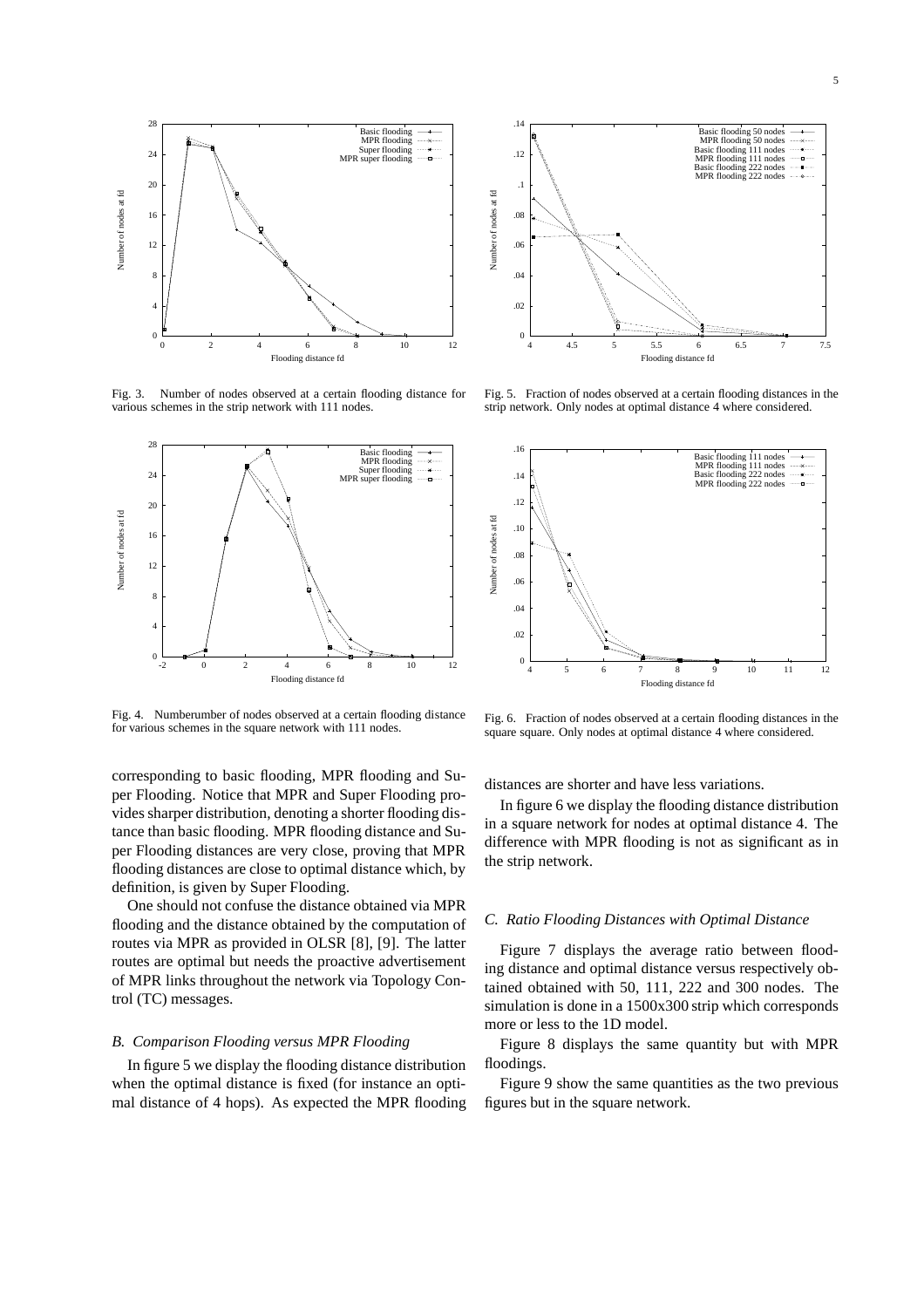

Fig. 7. Ratio flooding distance over optimal distance in the strip network with basic flooding.



Fig. 8. Ratio flooding distance over optimal distance in the strip network with basic flooding and multipoint-relay flooding.

#### *D. Control Traffic Overhead*

Figure 10 displays the number of request packet retransmission using the different flooding mechanisms in the strip network. It is noticed that MPR flooding causes a tremendous reduction in packet retransmission and that the extra transmissions caused by Super Flooding, as compared to basic flooding, is still reasonable.

#### V. NS-2 SIMULATIONS

We conduct simulations using the network simulator ns2 [15] with the purpose of validating that our results from using the ideal physical layer and the free space rectangular field are indicative for real-world networks.

As a real-world network, we pick a MANET, running the reactive routing protocol AODV [13]. The scenario we use are the same as those used in section IV, except that we introduce a number of (low-intensity) CBR data



Fig. 9. Ratio flooding distance over optimal distance in the square network with basic flooding and multipoint-relay flooding.



Fig. 10. Average number of emissions in the strip network for various number of nodes.

traffic streams. We do this since AODV is a reactive routing protocol, and hence doesn't attempt to set up routes before data transmission is needed. We conduct simulations using basic flooding as well super-flooding, and measure the average route length, taken by the data traffic.

The data traffic pattern we employ have the following characteristic: 50 concurrent streams (source, destination pairs), each stream with a duration of 10 seconds (after which the sources and destinations change), and each stream carries 64bytes/s.

Furthermore, we conduct our simulations both with and without node mobility. With node mobility, the nodes move at an individually randomly chosen speed between  $1 \frac{m}{s}$  and  $8 \frac{m}{s}$ .

For each of the described scenarios, we randomly generate 10 different scenario files for ns2. Thus, with traffic streams of 10 seconds, for each scenario we get 2500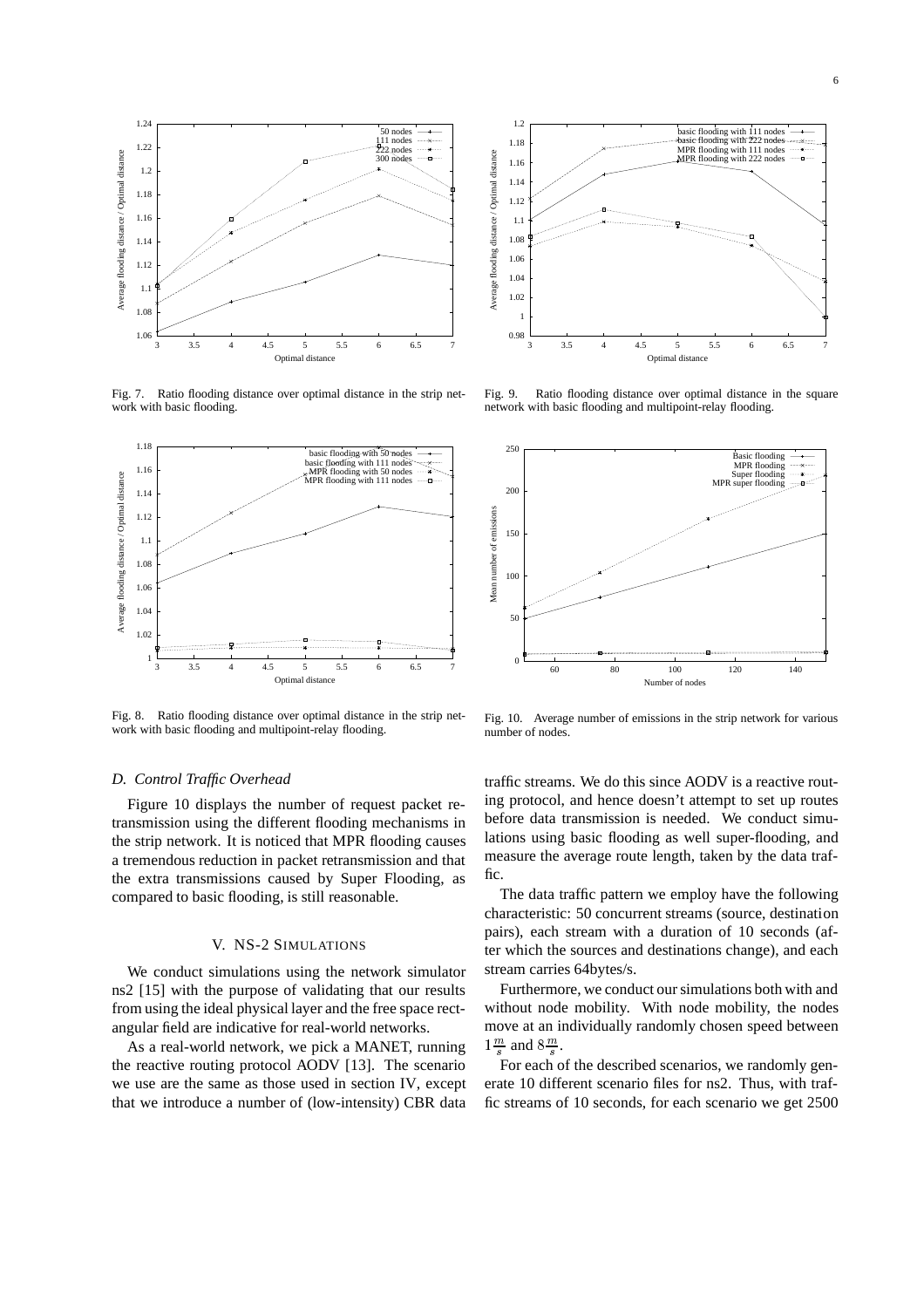

Fig. 11. Control traffic overhead in a static network.

samples of the route length, provided. We use the exact same scenario files for the simulations of AODV as well as AODV + super-flooding. We compute and compare the average route lengths and the control traffic overhead of the two approaches in the different scenarios.

# *A. Control Traffic Overhead*

Our first observation concerns the amount of control traffic generated by the two flooding schemes. We recall that, from the definition of the flooding schemes in section II, a node may potentially forward the same message when receiving it multiple times, depending on the TTL of the message. We notice, that assuming the first message received by the node has traveled the shortest possible path, the exact same amount of control traffic overhead should occur with both basic flooding and Super Flooding.

Our simulation results describing the control traffic overhead are included in figure 11. We observe that the amount of control traffic generated through using Super Flooding is orders of magnitude larger than that of using basic flooding. Given that we have used identical simulation scenarios and traffic patterns, this leads to the conclusion that basic flooding does, indeed, not provide optimal routes.

The observed path lengths are included in figure 12. We observe that, consistently, the path length as obtained by Super Flooding is shorter than that of basic flooding. Relating the path length obtained by basic flooding to the path length obtained by Super Flooding (i.e. "optimal" paths), we further observe that the path lengths provided by basic flooding consistently are 5-10% longer. This makes Super Flooding attractive as soon the traffic payload exceeds ten times the flooding route request overhead.



Fig. 12. Path length in a static network.



Fig. 13. Path length in a network with mobility.

Figure 13 shows the path lengths in a network with mobile nodes. We observe, that the difference between the path lengths, obtained through Fuper Flooding and through basic flooding are substantial - and in favor of Super Flooding. We notice that the paths are significantly longer than the paths obtained by the simulations on the ideal physical layer. This is caused by two reasons: (i) the simulated physical layer on ns2 is not "ideal" and hence, since it is more realistic, collisions occur that may kill propagation on more optimal path, (ii) special AODV feature such as local route repair, one-hop route request, or expanding ring search, are likely to increase the path length, with or without Super Flooding.

Figure 14 shows the amount of control traffic, generated by the routing protocols. It is evident that, as in figure 11 the cost of using Super Flooding to obtain optimal routes is a substantial increase in control traffic. Anyhow, this cost is likely to be absorbed by the spare in packet retransmissions due to reduced path length.